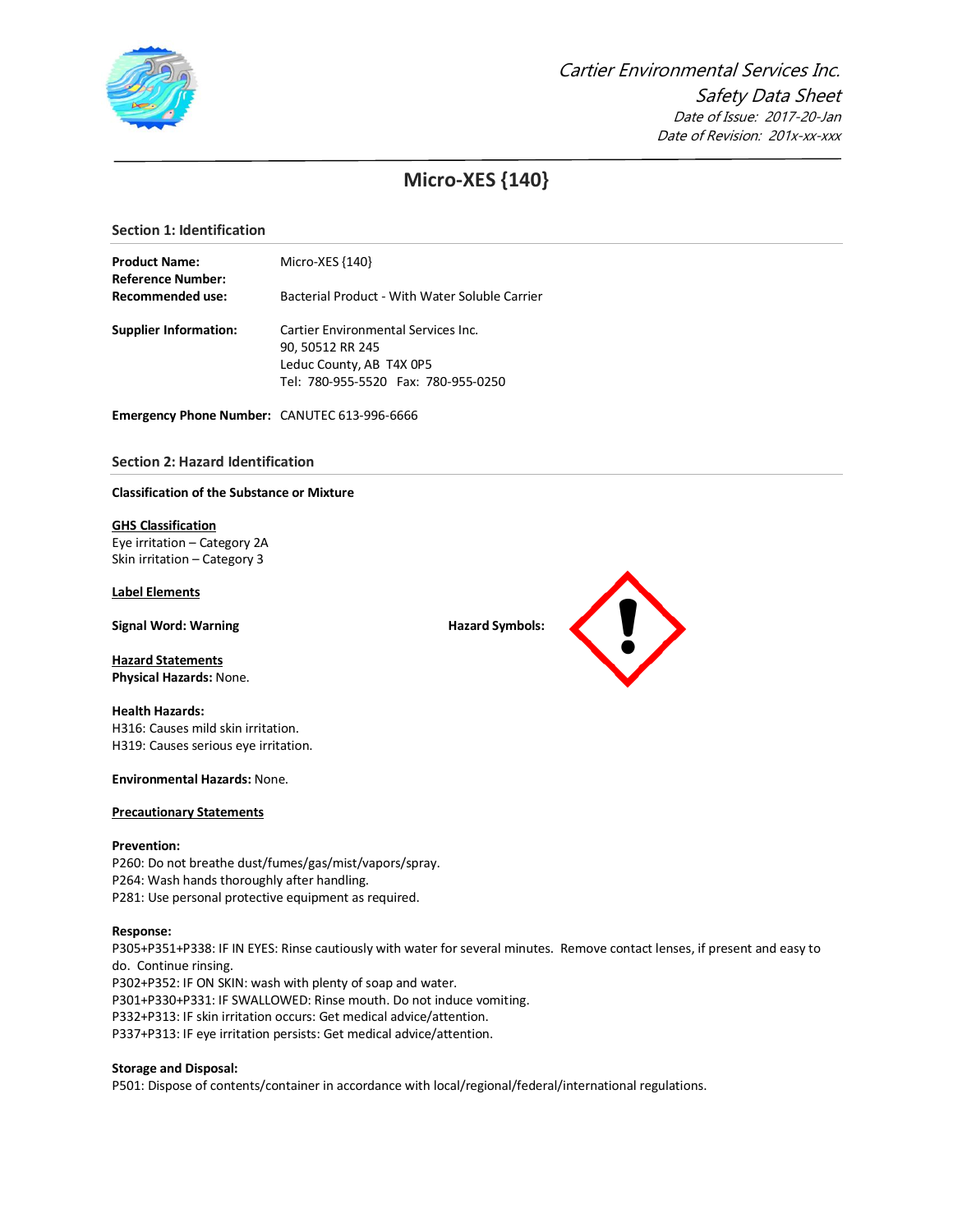

# **Section 3: Ingredient Composition and Information**

All components not listed are either non-hazardous or are present at a concentration below the cut-off value (1% or 0.1% in some instances).

# **This product contains only non-pathogenic microorganisms.**

#### **Section 4: First-Aid Measures**

| <b>Description of First-Aid Measures</b> |                                                                                                                                                                                               |                                                                                                                                                                                                                                                             |  |  |
|------------------------------------------|-----------------------------------------------------------------------------------------------------------------------------------------------------------------------------------------------|-------------------------------------------------------------------------------------------------------------------------------------------------------------------------------------------------------------------------------------------------------------|--|--|
| Inhalation:                              | Remove to fresh air. Seek medical attention if symptoms occur.                                                                                                                                |                                                                                                                                                                                                                                                             |  |  |
| <b>Skin Contact:</b>                     | Wash affected area with plenty of soap and water for at least 15 minutes. Remove contaminated<br>clothing/footwear. Get medical attention if irritation persists. Wash clothing before reuse. |                                                                                                                                                                                                                                                             |  |  |
| <b>Eye Contact:</b>                      | immediately if irritation persists.                                                                                                                                                           | Rinse eyes with plenty of water, making sure to get under the upper and lower eyelids. If applicable,<br>remove contact lenses after 5 minutes and continue to flush eye after removal. Get medical attention                                               |  |  |
| Ingestion:                               | or unconscious patient. Get medical attention immediately.                                                                                                                                    | DO NOT induce vomiting. Dilute with plenty of water or milk. Never give anything by mouth to a convulsing                                                                                                                                                   |  |  |
|                                          | Symptoms and Effects, both Acute and Delayed:<br><b>Immediate Medical Attention/Special Treatments:</b>                                                                                       | Refer to "Section 11: Toxicological Information".<br>If medical advice is needed, have product container or label at hand.<br>Consideration should be given to the possibility that overexposure<br>to materials other than this product may have occurred. |  |  |

# **Section 5: Fire-Fighting Measures**

**Flammable Properties:** Non-flammable.

**Suitable Extinguishing Media:** Dry chemical, water spray, or carbon dioxide. **Unsuitable Extinguishing Media:** None. **Special Hazards arising from the Substance or Mixture:** Fire creates fumes including Carbon and Sulphur dioxide.

**Precautions for Fire-Fighters:** Exercise caution when fighting any chemical fire. Firefighters' protective clothing will only provide limited protection. Wear chemical protective clothing, including respiratory protection. Move containers from the area on fire if it can be done without risk.

## **Section 6: Accidental Release Measures**

# **Personal Precautions, Protective Equipment, and Emergency Procedures**

| <b>General Measures:</b>     | Equip clean-up crew with proper protection. Ensure the area is well ventilated and use<br>appropriate respiratory protection if it isn't. Evacuate unnecessary personnel.                                                            |
|------------------------------|--------------------------------------------------------------------------------------------------------------------------------------------------------------------------------------------------------------------------------------|
| <b>Protective Equipment:</b> | Always use appropriate personal protective equipment (PPE). Do not touch and avoid<br>walking through spilled material. Do not touch damaged containers unless equipped<br>with PPE.                                                 |
| <b>Emergency Procedures:</b> | As an immediate precautionary measure, isolate spill or leak if it can be done safely.<br>Eliminate all ignitions sources (Smoking, flares, sparks, or flames). Ventilate closed<br>areas before entering. If outdoors, stay upwind. |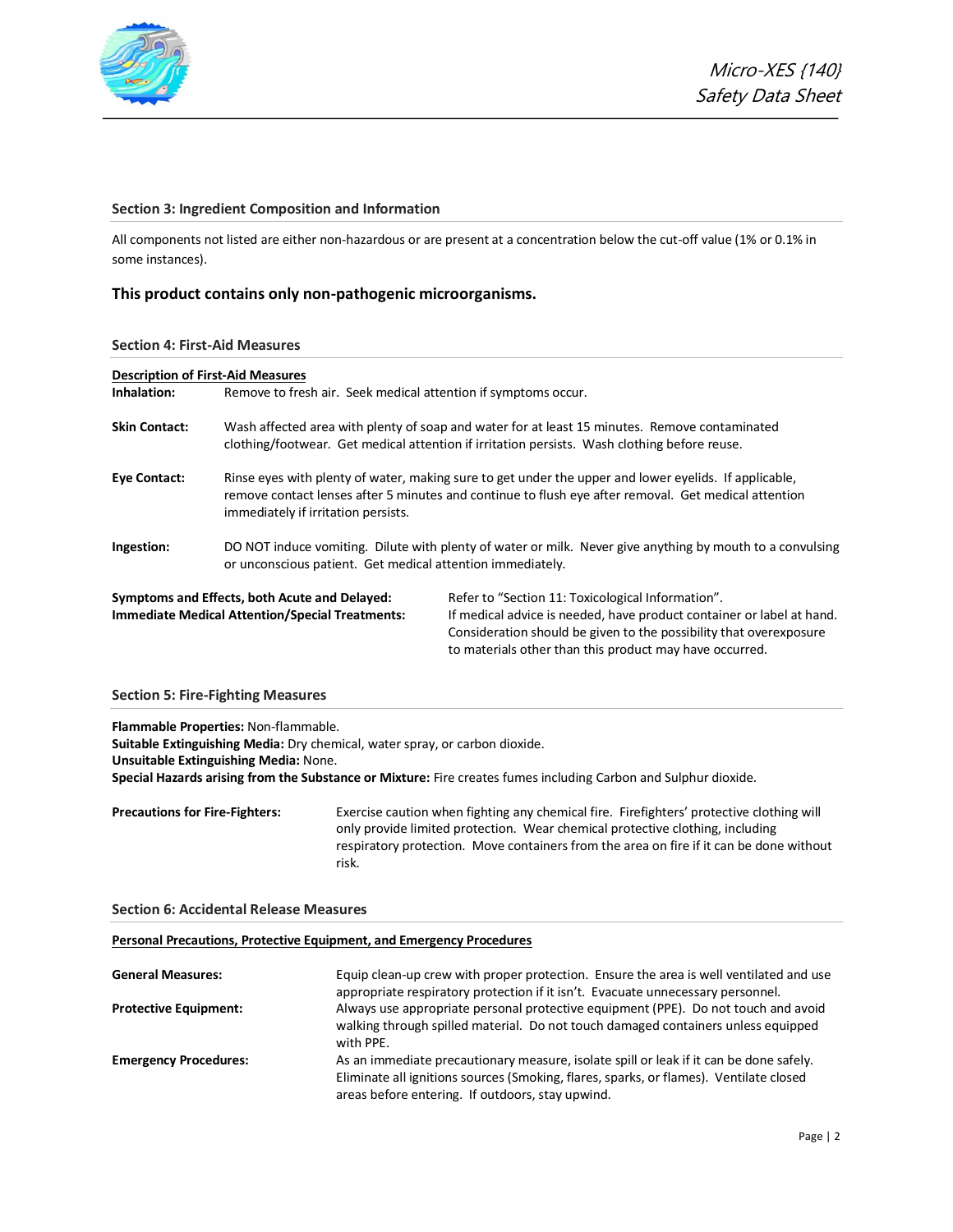|                                                                                  | Micro-XES {140}<br>Safety Data Sheet                                                                                                                                                                                                                                                                                                                                                                      |
|----------------------------------------------------------------------------------|-----------------------------------------------------------------------------------------------------------------------------------------------------------------------------------------------------------------------------------------------------------------------------------------------------------------------------------------------------------------------------------------------------------|
| <b>Environmental Precautions:</b><br><b>Containment &amp; Clean-up Measures:</b> | Avoid run off and prevent entry to waterways, sewers, and public waters. Dispose of<br>waste in accordance with local, regional, national, and/or international regulations.<br>Clean up spill immediately and dispose of waste safely. Stop leak and isolate spill if it can<br>be done safely. For more information on safe disposal, please refer to "Section 13:<br>Disposal Considerations".         |
| <b>Section 7: Handling and Storage</b>                                           |                                                                                                                                                                                                                                                                                                                                                                                                           |
| <b>Precautions for Safe Handling:</b>                                            | Before use carefully read the product label. Always handle empty containers with care<br>as they may retain residual product. Ensure ventilation is adequate when using this<br>product. Handle in accordance with good industrial hygiene and safety procedures.<br>Wash hands or other exposed areas thoroughly with soap and water before eating,<br>drinking, or smoking and again when leaving work. |
| <b>Conditions for Safe Storage:</b>                                              | Ensure containers are properly labelled and protected from physical damage when not<br>in use. Check regularly for leaks or spills. Keep container closed when not in use. Store in<br>a cool, dry, well-ventilated area away from combustible substances and away from<br>heated areas, sparks and flame.                                                                                                |
| <b>Storage Incompatibilities:</b>                                                | Store away from children, food items, and potable water. Store in an area out of direct<br>sunlight. Avoid storing in a damp environment.                                                                                                                                                                                                                                                                 |

# **Section 8: Exposure Controls and Personal Protection**

| <b>Control Parameters:</b>        |                  |                                                                        |            |            |            |  |  |  |
|-----------------------------------|------------------|------------------------------------------------------------------------|------------|------------|------------|--|--|--|
| <b>Exposure Limits/Guidelines</b> |                  |                                                                        |            |            |            |  |  |  |
| <b>Substance</b>                  | <b>Results</b>   | <b>Canada (Ontario)</b><br><b>NIOSH</b><br><b>OSHA</b><br><b>ACGIH</b> |            |            |            |  |  |  |
|                                   | <b>STEL</b>      | <b>NDA</b>                                                             | <b>NDA</b> | <b>NDA</b> | <b>NDA</b> |  |  |  |
| Micro-XES (140)                   | <b>TWA (PEL)</b> | <b>NDA</b>                                                             | <b>NDA</b> | <b>NDA</b> | <b>NDA</b> |  |  |  |

**Exposure Controls<br>Engineering Measures/Controls:** 

Use adequate ventilation to control the concentration of airborne contaminants and ensure it stays below the applicable exposure limit values. Gas detectors should be used when gases or vapors are released. Ensure all local/national regulations are met. **Individual Protection Measures**: Use proper protective equipment. Wear safety goggles and protective gloves when handling this product. Avoid dermal exposure. In case of insufficient ventilation, or if exposure limits are exceeded or symptoms are experienced, use a NIOSH/MSHA approved respirator. Always handle product in accordance with good industrial hygiene and safety practice.

# **Key to Abbreviations**:

**NIOSH**: National Institute of Occupational Safety and Health **MSHA**: Mine Safety and Health Administration

| <b>Material Description</b>  |                     |                                  |                             |  |  |  |
|------------------------------|---------------------|----------------------------------|-----------------------------|--|--|--|
| Appearance                   | Free flowing powder | Flammability                     | Non-Flammable               |  |  |  |
| Odor                         | Variable            | <b>Explosive Limits</b>          | No data available           |  |  |  |
| Odor Threshold               | No data available   | Vapor Pressure                   | No data available           |  |  |  |
| pH of a 1% solution          | 8.5                 | Vapor Density                    | No data available           |  |  |  |
| <b>Melting Point</b>         | No data available   | <b>Relative Density</b>          | No data available           |  |  |  |
| <b>Freezing Point</b>        | No data available   | Solubility                       | Forms a dispersion in water |  |  |  |
| <b>Initial Boiling Point</b> | No data available   | <b>Partition Coefficient</b>     | No data available           |  |  |  |
| <b>Boiling range</b>         | No data available   | <b>Auto-Ignition Temperature</b> | No data available           |  |  |  |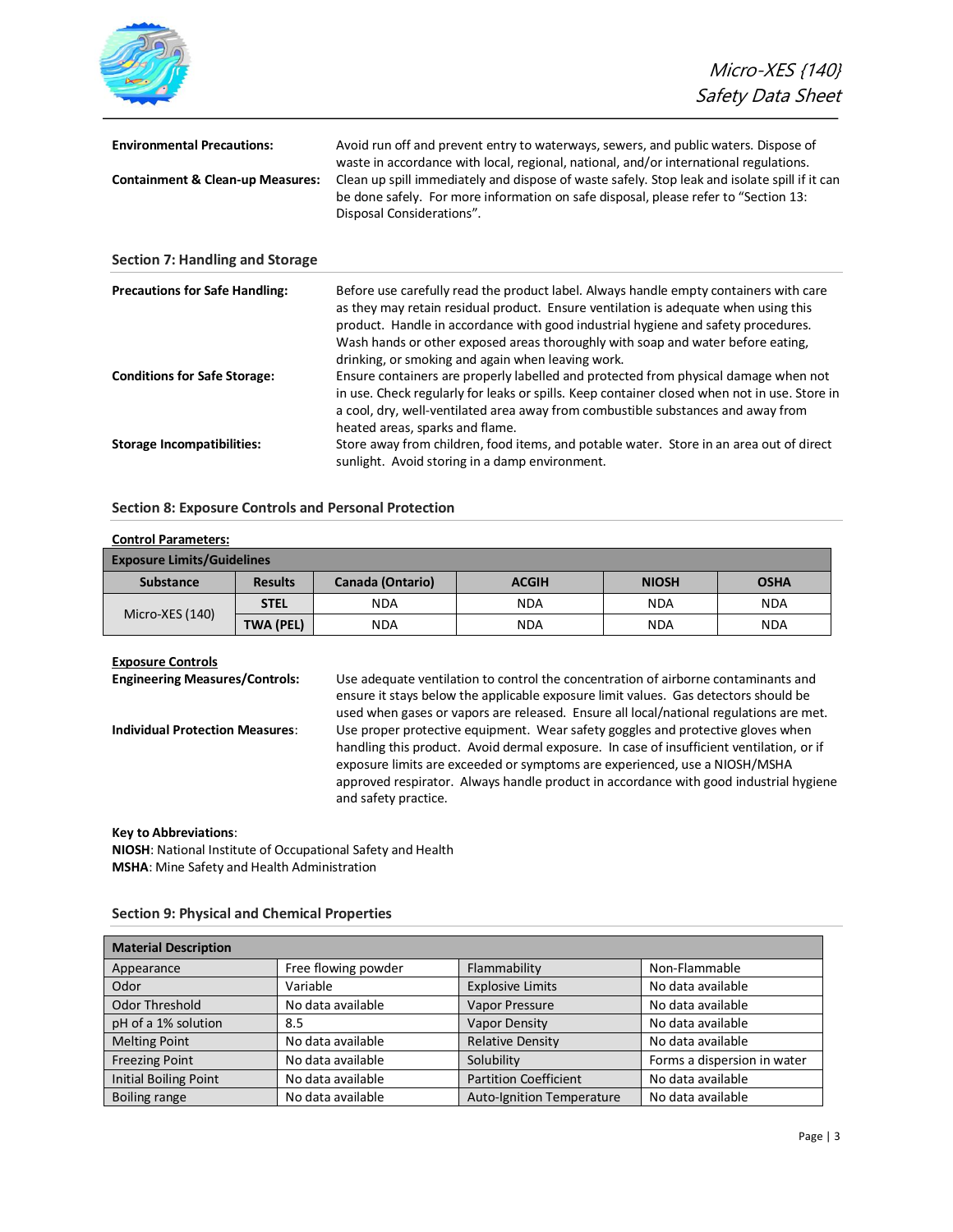

| Flash Point             | No data available | Decomposition Temperature | No data available |
|-------------------------|-------------------|---------------------------|-------------------|
| <b>Evaporation Rate</b> | No data available | Viscositv                 | No data available |

#### **Section 10: Stability and Reactivity**

#### **Reactivity Data:**

**Chemical Stability:** Stable under normal storage and handling conditions.

**Possibility of Hazardous Reactions:** None known. Hazardous polymerization will not occur.

**Hazardous Decomposition Products:** None known.

**Conditions to avoid:** Store out of direct sunlight.

**Incompatible Materials:** Strong acid or alkali compounds may inactivate biological cultures.

# **Section 11: Toxicological Information**

#### **Information on Toxicological Effects**

**Acute Toxicity**

| <b>Chemical Name</b> | Oral LD <sub>50</sub> | Dermal $LD_{50}$  | Inhalation $LC_{50}$ |
|----------------------|-----------------------|-------------------|----------------------|
| Micro-XES (140)      | No data available     | No data available | No data available    |

# **Health Hazards**

| <b>GHS Properties</b>            | <b>Classification</b> |
|----------------------------------|-----------------------|
| <b>Aspiration Hazard</b>         | Not classified        |
| Skin Corrosion/Irritation        | Category 3            |
| Serious Eye Damage/Irritation    | Category 2A           |
| <b>Respiratory Sensitization</b> | Not classified        |
| <b>Skin Sensitization</b>        | Not classified        |
| Carcinogenicity (IARC)           | Not classified        |
| Germ Cell Mutagenicity           | Not classified        |
| <b>Reproductive Toxicity</b>     | Not classified        |
| STOT - Single Exposure           | Not classified        |
| STOT - Repeated Exposure         | Not classified        |

\*STOT: Specific Target Organ Toxicity

# **Target Organ:** Not Applicable.

**Routes of Entry:** Not Applicable.

| <b>Symptoms</b>   | Acute                             | <b>Chronic</b>                 |
|-------------------|-----------------------------------|--------------------------------|
| After Inhalation  | Mucous membrane irritation        | No data available              |
| After Eye Contact | Transient severe irritation       | May cause permanent eye damage |
| After Ingestion   | Gastrointestinal tract irritation | No data available              |

#### **Section 12: Ecological Information**

**Ecotoxicity:** Minimal impact under normal conditions. The bacterial cultures are naturally occurring soil type organisms. The carriers are naturally occurring materials.

**Persistence and Degradability:**

**Soil:** Product is biodegradable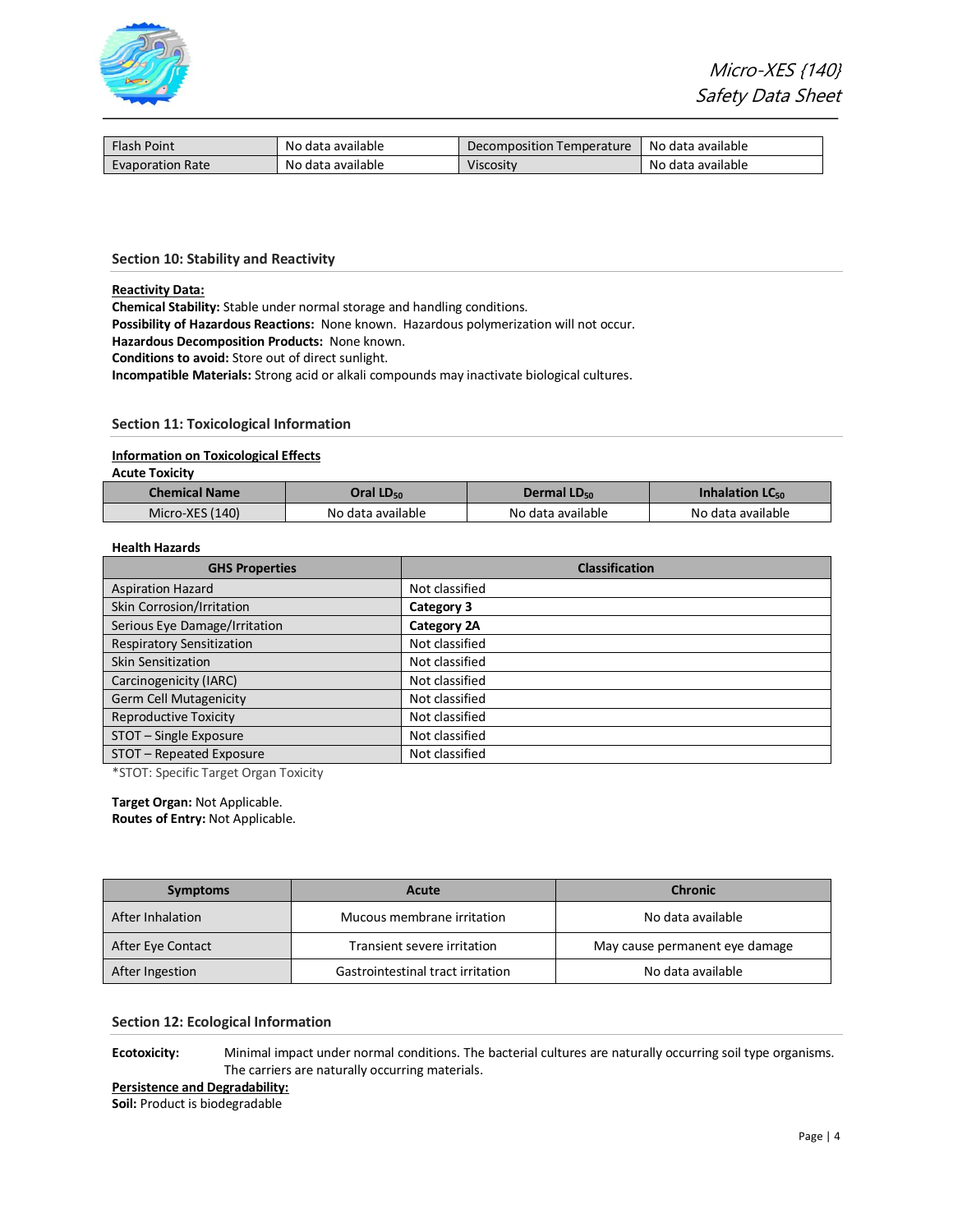

**Water:** Disperses in water. **Bioaccumulative Potential:** Not likely. **Mobility in the Soil:** No data available. **Other adverse Effects:** None known.

# **Section 13: Disposal Information**

## **Waste Treatment Methods**

- **Product Waste:** To be disposed of as hazardous waste. Dispose of waste in accordance with local, regional, national, and/or international regulations.
- **Packaging Waste:** Dispose of container or packaging in accordance with local, regional, national, and/or international regulations.

**Section 14: Transport Information**

**UN Number:** Not UN regulated.

**UN Proper Shipping Name:** Not UN regulated.

# **Transport Hazard Class Required Labels:** None.

**Transport Category:** Not TDG regulated. **Packing Group:** Not TDG regulated.

**Environmental Hazards:** Please refer to "Section 12: Ecological information"

**Transport in Bulk (according to Annex II of MARPOL 73/78 and the IBC code):** No data available.

**Special Precautions for User:** Please refer to "Section 7: Handling and Storage".

## **Section 15: Regulatory Information**

# **Safety, Health, and Environmental Regulations:**

**International Inventories:**

| <b>Chemical Name</b> | <b>AICS</b> | <b>TSCA</b> | <b>DSL</b> | <b>NDSL</b> | <b>EINECS/ELINC</b> | <b>ENCS</b> | <b>IECSC</b> | <b>KECL</b> | <b>PICCS</b> |
|----------------------|-------------|-------------|------------|-------------|---------------------|-------------|--------------|-------------|--------------|
|                      |             | Does        | <b>NDA</b> | <b>NDA</b>  | <b>NDA</b>          | <b>NDA</b>  | <b>NDA</b>   | <b>NDA</b>  | <b>NDA</b>   |
| Micro-XES (140)      | NDA         | not         |            |             |                     |             |              |             |              |
|                      |             | apply       |            |             |                     |             |              |             |              |

## **Inventory Legend:**

| AICS:          | Australian Inventory of Chemical Substances                                                      |
|----------------|--------------------------------------------------------------------------------------------------|
| TSCA:          | United States Toxic Substances Control Act Section 8(b) Inventory                                |
| DSL/NDSL:      | Canadian Domestic Substances List/Non-Domestic Substances List                                   |
| EINECS/ELINCS: | European Inventory of Existing Chemical Substances/European List of Notified Chemical Substances |
| ENCS:          | Japan Existing and New Chemical Substances                                                       |
| <b>IECSC:</b>  | China Inventory of Existing Chemical Substances                                                  |
| KECL:          | Korean Existing and Evaluated Chemical Substances                                                |
| PICCS:         | Philippines Inventory of Chemicals and Chemical Substances                                       |

The information contained in this data sheet does not constitute an assessment of workplace risks.